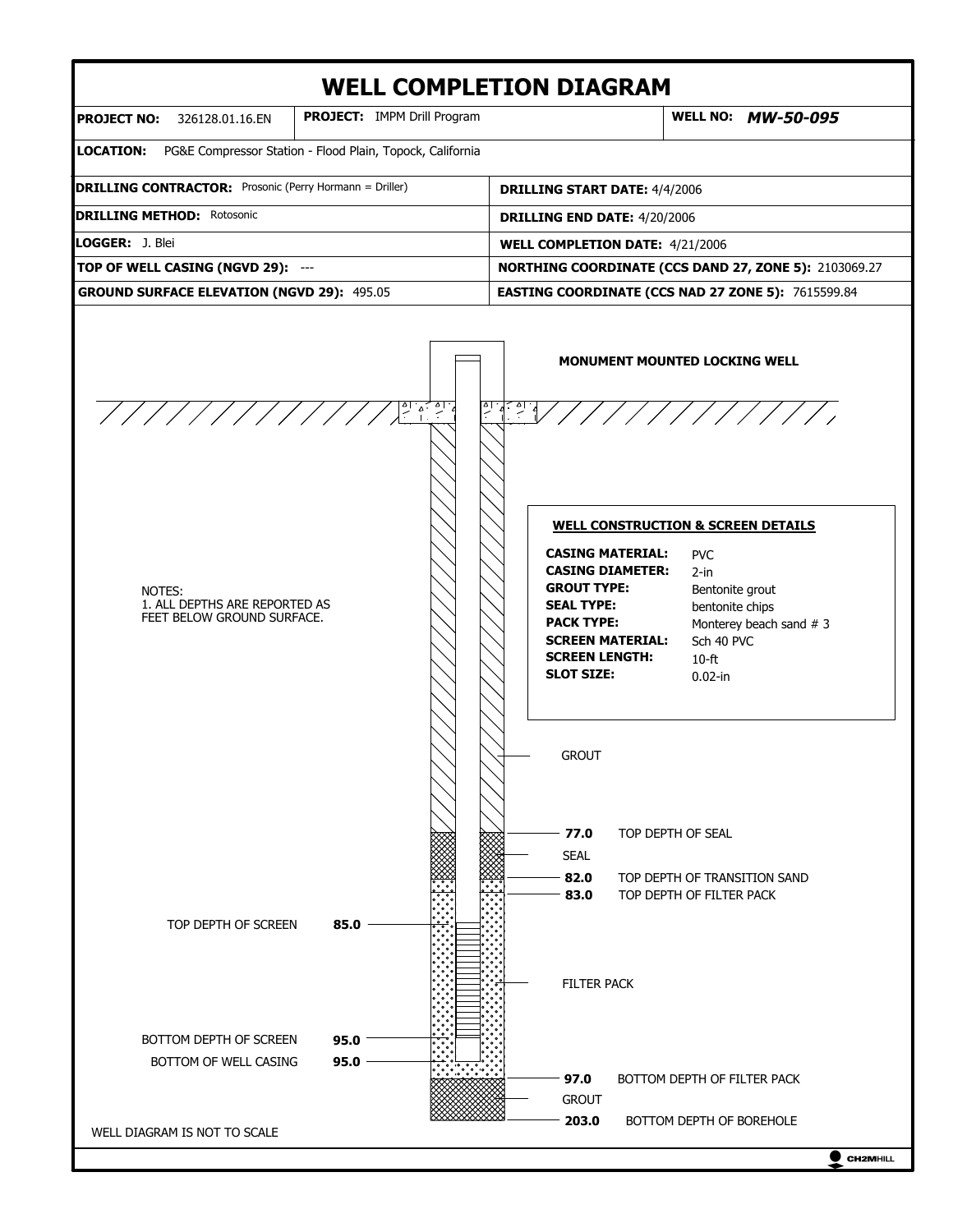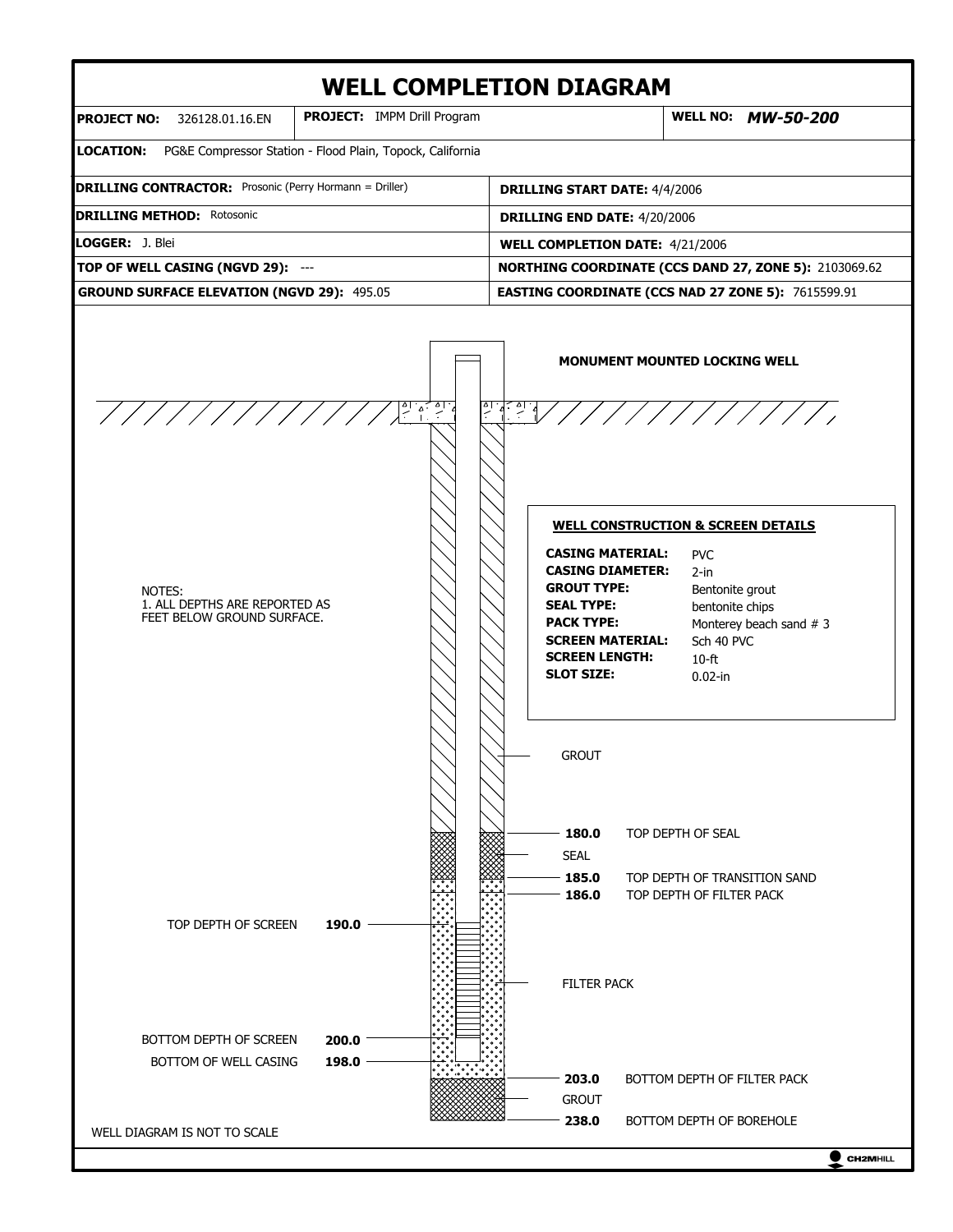| <b>PROJECT NUMBER:</b><br>SHEET 1 of 8<br>326128.01.16.EN |                 |                           |                  |              |                                                                     |                                                                                                                                                                                                                |  |                                         |          | <b>BORING NUMBER:</b><br><b>MW-50</b>                                                                                    |
|-----------------------------------------------------------|-----------------|---------------------------|------------------|--------------|---------------------------------------------------------------------|----------------------------------------------------------------------------------------------------------------------------------------------------------------------------------------------------------------|--|-----------------------------------------|----------|--------------------------------------------------------------------------------------------------------------------------|
|                                                           |                 |                           |                  |              |                                                                     | <b>SOIL BORING LOG</b>                                                                                                                                                                                         |  |                                         |          |                                                                                                                          |
| <b>PROJECT NAME:</b>                                      |                 | <b>IMPM Drill Program</b> |                  |              |                                                                     | HOLE DEPTH (ft):<br>248.0                                                                                                                                                                                      |  | <b>DRILLING CONTRACTOR:</b>             |          |                                                                                                                          |
| <b>SURFACE ELEVATION:</b><br>495.1 ft. MSL                |                 |                           |                  | 2,103,069.27 | <b>NORTHING (CCS NAD 27 Z 5):</b>                                   | <b>EASTING (CCS NAD 27 Z 5):</b><br>7,615,599.84                                                                                                                                                               |  | <b>DATE STARTED:</b>                    |          | <b>DATE COMPLETED:</b>                                                                                                   |
| <b>DRILLING METHOD:</b>                                   |                 |                           |                  |              |                                                                     |                                                                                                                                                                                                                |  | 3/25/2004<br><b>DRILLING EQUIPMENT:</b> |          |                                                                                                                          |
|                                                           |                 |                           |                  |              | LOCATION: PG&E Compressor Station - Flood Plain, Topock, California |                                                                                                                                                                                                                |  | <b>LOGGED BY:</b>                       |          |                                                                                                                          |
|                                                           |                 | <b>SAMPLE</b>             |                  |              |                                                                     | <b>SOIL DESCRIPTION</b>                                                                                                                                                                                        |  |                                         | L. Kelly | <b>COMMENTS</b>                                                                                                          |
| <b>DEPTH BGS</b>                                          |                 |                           |                  | <b>USCS</b>  |                                                                     |                                                                                                                                                                                                                |  |                                         |          |                                                                                                                          |
| (feet)                                                    | <b>INTERVAL</b> | TYPE/<br>NUMBER           | RECOVERY<br>(ft) | <b>CODE</b>  |                                                                     | SOIL NAME, USCS SYMBOL, COLOR,<br>PERCENT COMPOSITION, GRADING, GRAIN SHAPE, MINERALOGY,<br>DENSITY/CONSISTENCY, STRUCTURE, MOISTURE.                                                                          |  |                                         |          | DRILLING OBSERVATIONS AND OPERATIONS,<br>DAILY START AND END TIMES, DRILL RATE,<br>REFUSALS, SAMPLING AND TESTING NOTES. |
|                                                           |                 |                           |                  |              | <b>NO RECOVERY</b>                                                  |                                                                                                                                                                                                                |  |                                         |          |                                                                                                                          |
|                                                           |                 |                           |                  |              |                                                                     |                                                                                                                                                                                                                |  |                                         |          |                                                                                                                          |
|                                                           |                 |                           |                  |              |                                                                     |                                                                                                                                                                                                                |  |                                         |          |                                                                                                                          |
|                                                           |                 |                           |                  |              |                                                                     |                                                                                                                                                                                                                |  |                                         |          |                                                                                                                          |
| 5                                                         |                 |                           |                  |              |                                                                     |                                                                                                                                                                                                                |  |                                         |          |                                                                                                                          |
|                                                           |                 |                           |                  |              |                                                                     |                                                                                                                                                                                                                |  |                                         |          |                                                                                                                          |
|                                                           |                 |                           |                  |              |                                                                     |                                                                                                                                                                                                                |  |                                         |          |                                                                                                                          |
|                                                           |                 |                           |                  |              |                                                                     |                                                                                                                                                                                                                |  |                                         |          |                                                                                                                          |
| 10                                                        |                 |                           | 0                |              |                                                                     |                                                                                                                                                                                                                |  |                                         |          |                                                                                                                          |
|                                                           |                 |                           |                  |              |                                                                     |                                                                                                                                                                                                                |  |                                         |          |                                                                                                                          |
|                                                           |                 |                           |                  |              |                                                                     |                                                                                                                                                                                                                |  |                                         |          |                                                                                                                          |
|                                                           |                 |                           |                  |              |                                                                     |                                                                                                                                                                                                                |  |                                         |          |                                                                                                                          |
|                                                           |                 |                           |                  |              |                                                                     |                                                                                                                                                                                                                |  |                                         |          |                                                                                                                          |
| 15                                                        |                 |                           |                  |              |                                                                     |                                                                                                                                                                                                                |  |                                         |          |                                                                                                                          |
|                                                           |                 |                           |                  |              |                                                                     |                                                                                                                                                                                                                |  |                                         |          |                                                                                                                          |
|                                                           |                 |                           |                  |              |                                                                     |                                                                                                                                                                                                                |  |                                         |          |                                                                                                                          |
|                                                           |                 |                           |                  |              |                                                                     |                                                                                                                                                                                                                |  |                                         |          |                                                                                                                          |
| 20                                                        |                 |                           |                  |              |                                                                     | SILTY GRAVEL w/ SAND, BOULDERS, AND COBBLES (GM) - brn                                                                                                                                                         |  |                                         |          |                                                                                                                          |
|                                                           |                 |                           |                  |              |                                                                     | (10YR 4/3), 55% rnd to subrnd f to c gravel up to 14cm, 25% f to c<br>sand, 20% fines, mostly met                                                                                                              |  |                                         |          |                                                                                                                          |
|                                                           |                 |                           | 5                | GM           |                                                                     |                                                                                                                                                                                                                |  |                                         |          |                                                                                                                          |
|                                                           |                 |                           |                  |              |                                                                     |                                                                                                                                                                                                                |  |                                         |          |                                                                                                                          |
| 25                                                        |                 |                           |                  |              |                                                                     |                                                                                                                                                                                                                |  |                                         |          |                                                                                                                          |
|                                                           |                 |                           | $\overline{2}$   | <b>SM</b>    |                                                                     | SILTY SAND w/ GRAVEL (SM) - brn (10YR5/3), 15% ang to subrnd f<br>gravel up to 2.5cm, 45% f to c sand, 40% fines, mostly met gravel,<br>some chloritic alteration, fines clay in part, minor chert, loose, dry |  |                                         |          |                                                                                                                          |
|                                                           |                 |                           |                  |              |                                                                     | SILTY GRAVEL w/ SAND (GM) - dr yellowish brn (10YR4/4), 50% f to<br>c and to subrnd gravel up to 6.5cm, 35% f to c sand, 15% fines,                                                                            |  |                                         |          |                                                                                                                          |
|                                                           |                 |                           |                  |              |                                                                     | mostly met, occasional ig,, mod to v calcareous, loose, dry                                                                                                                                                    |  |                                         |          |                                                                                                                          |
| 30                                                        |                 |                           | 5                | GM           |                                                                     |                                                                                                                                                                                                                |  |                                         |          |                                                                                                                          |
|                                                           |                 |                           |                  |              |                                                                     |                                                                                                                                                                                                                |  |                                         |          |                                                                                                                          |
|                                                           |                 |                           |                  |              |                                                                     | WELL GRADED GRAVEL w/ SAND (GW) - dr yellow brn (10YR4/4),                                                                                                                                                     |  |                                         |          |                                                                                                                          |
|                                                           |                 |                           | 2                | GW           |                                                                     | 50% ang to subrnd f to c gravel up to 6cm, 40% f to c sand, 10%<br>fines, mostly met, very cal, loose, dry                                                                                                     |  |                                         |          |                                                                                                                          |
| 35                                                        |                 |                           |                  |              |                                                                     |                                                                                                                                                                                                                |  |                                         |          |                                                                                                                          |
|                                                           |                 |                           |                  |              |                                                                     |                                                                                                                                                                                                                |  |                                         |          | <b>CH2MHILL</b>                                                                                                          |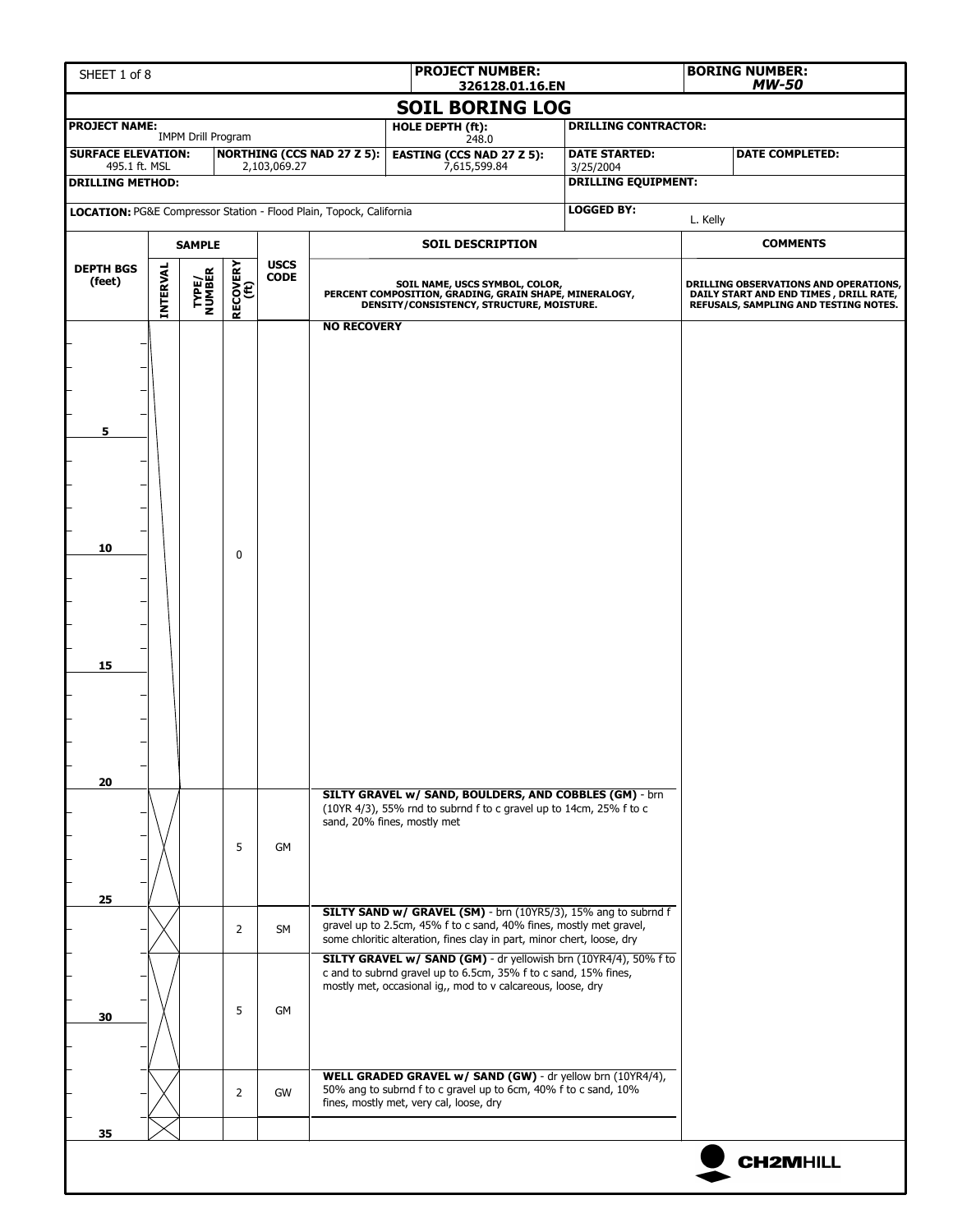| <b>PROJECT NUMBER:</b><br>SHEET 2 of 8<br>326128.01.16.EN |                                 |                           |                  |                            |                                                                                                |                                                                                                                                       |                                           |  |                                                                                                                                                                                                                                                                               | <b>BORING NUMBER:</b><br>MW-50 |                                                                                                                           |  |  |
|-----------------------------------------------------------|---------------------------------|---------------------------|------------------|----------------------------|------------------------------------------------------------------------------------------------|---------------------------------------------------------------------------------------------------------------------------------------|-------------------------------------------|--|-------------------------------------------------------------------------------------------------------------------------------------------------------------------------------------------------------------------------------------------------------------------------------|--------------------------------|---------------------------------------------------------------------------------------------------------------------------|--|--|
|                                                           |                                 |                           |                  |                            |                                                                                                |                                                                                                                                       | <b>SOIL BORING LOG</b>                    |  |                                                                                                                                                                                                                                                                               |                                |                                                                                                                           |  |  |
| <b>PROJECT NAME:</b>                                      |                                 | <b>IMPM Drill Program</b> |                  |                            |                                                                                                | HOLE DEPTH (ft):                                                                                                                      |                                           |  | <b>DRILLING CONTRACTOR:</b>                                                                                                                                                                                                                                                   |                                |                                                                                                                           |  |  |
| <b>SURFACE ELEVATION:</b>                                 |                                 |                           |                  |                            | <b>NORTHING (CCS NAD 27 Z 5):</b>                                                              |                                                                                                                                       | 248.0<br><b>EASTING (CCS NAD 27 Z 5):</b> |  | <b>DATE STARTED:</b>                                                                                                                                                                                                                                                          |                                | <b>DATE COMPLETED:</b>                                                                                                    |  |  |
| 495.1 ft. MSL<br><b>DRILLING METHOD:</b>                  |                                 |                           |                  | 2,103,069.27               |                                                                                                |                                                                                                                                       | 7,615,599.84                              |  | 3/25/2004<br><b>DRILLING EQUIPMENT:</b>                                                                                                                                                                                                                                       |                                |                                                                                                                           |  |  |
|                                                           |                                 |                           |                  |                            | <b>LOCATION: PG&amp;E Compressor Station - Flood Plain, Topock, California</b>                 |                                                                                                                                       |                                           |  | <b>LOGGED BY:</b>                                                                                                                                                                                                                                                             |                                |                                                                                                                           |  |  |
|                                                           |                                 |                           |                  |                            |                                                                                                |                                                                                                                                       |                                           |  |                                                                                                                                                                                                                                                                               | L. Kelly                       |                                                                                                                           |  |  |
|                                                           |                                 | <b>SAMPLE</b>             |                  |                            |                                                                                                |                                                                                                                                       | <b>SOIL DESCRIPTION</b>                   |  |                                                                                                                                                                                                                                                                               |                                | <b>COMMENTS</b>                                                                                                           |  |  |
| <b>DEPTH BGS</b><br>(feet)                                | INTERVAL                        | TYPE/<br>NUMBER           | RECOVERY<br>(ft) | <b>USCS</b><br><b>CODE</b> |                                                                                                | SOIL NAME, USCS SYMBOL, COLOR,<br>PERCENT COMPOSITION, GRADING, GRAIN SHAPE, MINERALOGY,<br>DENSITY/CONSISTENCY, STRUCTURE, MOISTURE. |                                           |  |                                                                                                                                                                                                                                                                               |                                | DRILLING OBSERVATIONS AND OPERATIONS,<br>DAILY START AND END TIMES , DRILL RATE,<br>REFUSALS, SAMPLING AND TESTING NOTES. |  |  |
|                                                           |                                 |                           | 5                | SW                         | damp                                                                                           | - groundwater at 35' bgs                                                                                                              |                                           |  | WELL GRADED SAND w/ GRAVEL (SW) - dk yellowish brn (10YR4/4),<br>40% subang to subrnd mostly f gravel up to 2cm, 50% f to c sand,<br>10% fines, mostly met, mod cal, loose to poorly consolidated, dry to                                                                     |                                |                                                                                                                           |  |  |
| 40                                                        | $\hspace{.1cm} + \hspace{.1cm}$ |                           | 5                | <b>SM</b>                  | fines, mostly met gravel, minor chert, mod to v cal, non to mod<br>plasticity, loose, dry      |                                                                                                                                       |                                           |  | SILTY SAND w/ GRAVEL (SM) - brn (10YR5/3), 30% subang to<br>subrnd f to c gravel up to 6cm, 40% f to c sand, 30% mod clayey                                                                                                                                                   |                                |                                                                                                                           |  |  |
| 45                                                        |                                 |                           | 5                | GW                         | to wet                                                                                         |                                                                                                                                       |                                           |  | WELL GRADED GRAVEL w/ SAND (GW) - dr yellow brn (10YR5/3),<br>well graded ang to subrnd f to c gravel up to 7cm, f to c sand, mod<br>clayey fines, mostly met, mod cal, loose to poorly consolidated, moist                                                                   |                                |                                                                                                                           |  |  |
| 50                                                        |                                 |                           | 6                | SW/SM                      | fines, mostly met w/ chlorite alteration, v cal, loose to poorly<br>consolidated, moist to wet |                                                                                                                                       |                                           |  | WELL GRADED SAND w/ GRAVEL (SW) - brn (10YR4/3), 20% subang<br>to subrnd mostly f gravel up to 2cm, 75% f to c sand, 5% mostly silt                                                                                                                                           |                                | Drill rate = $0.15'$ to $0.25'$ / min                                                                                     |  |  |
| 55                                                        |                                 |                           | 6                | SW                         | consolidated, wet                                                                              |                                                                                                                                       |                                           |  | WELL GRADED SAND w/ GRAVEL (SW) - brn (10YR4/3), 30% subang<br>to rnd mostly f gravel up to 7cm, 65% f to c sand, 5% mostly silt fines,<br>mostly met w/ some chlorite alteration, mod to v cal, loose to poorly<br>- SM interbedded with SW, 20% gravel, 65% sand, 15% fines |                                |                                                                                                                           |  |  |
| 60                                                        |                                 |                           |                  |                            | loose to poorly consolidated, wet                                                              |                                                                                                                                       |                                           |  | WELL GRADED GRAVEL w/ SAND (GW) - brn (10YR4/3), 55% ang to<br>subrnd f to c gravel up to 7cm, 40% f to c sand, 5% fines, mod cal,                                                                                                                                            |                                | Drill rate = $0.4'$ to $0.5'$ / min                                                                                       |  |  |
| 65                                                        |                                 |                           | 9                | GW                         |                                                                                                |                                                                                                                                       | 5% fines, mostly met w/ occ chert and ig  |  | - as above, 50% subang to subrnd gravel up to 7.5cm, 45% sand,                                                                                                                                                                                                                |                                |                                                                                                                           |  |  |
| 70                                                        |                                 |                           |                  | SM                         | 8cm, 70% f to c sand, 20% fines, loose sand, wet                                               |                                                                                                                                       |                                           |  | <b>SILTY SAND (SM)</b> - dk brn (10YR3/3), 5% subang f to c gravel up to                                                                                                                                                                                                      |                                |                                                                                                                           |  |  |
|                                                           |                                 |                           |                  |                            |                                                                                                |                                                                                                                                       |                                           |  |                                                                                                                                                                                                                                                                               |                                | <b>CH2MHILL</b>                                                                                                           |  |  |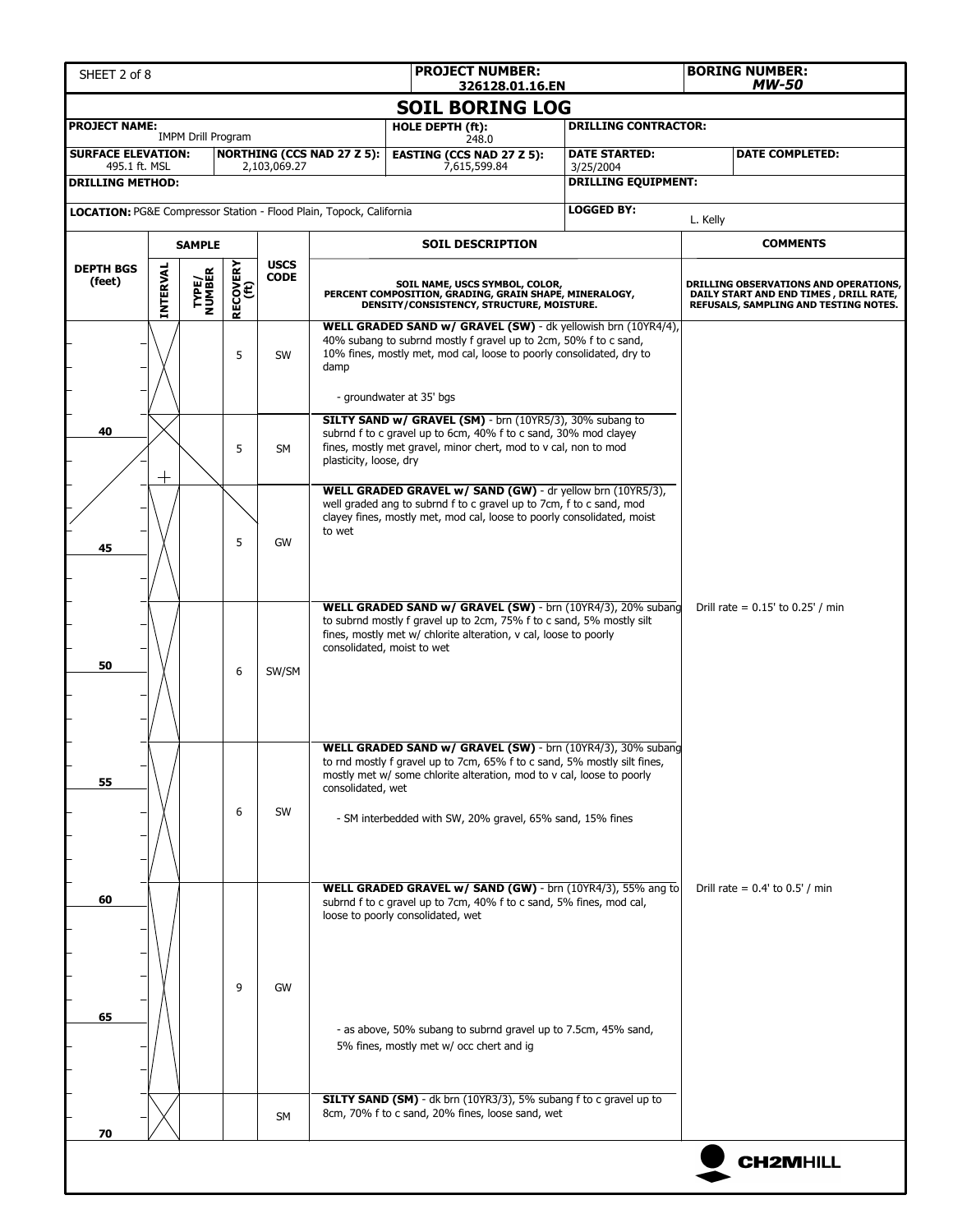| SHEET 3 of 8                               |                 |                           |                  |                                                                     | <b>PROJECT NUMBER:</b><br>326128.01.16.EN                            |                                                                                                                                       |                                                               |                                                                   | <b>BORING NUMBER:</b><br><b>MW-50</b> |                                                                                                                           |  |
|--------------------------------------------|-----------------|---------------------------|------------------|---------------------------------------------------------------------|----------------------------------------------------------------------|---------------------------------------------------------------------------------------------------------------------------------------|---------------------------------------------------------------|-------------------------------------------------------------------|---------------------------------------|---------------------------------------------------------------------------------------------------------------------------|--|
|                                            |                 |                           |                  |                                                                     |                                                                      |                                                                                                                                       | <b>SOIL BORING LOG</b>                                        |                                                                   |                                       |                                                                                                                           |  |
| <b>PROJECT NAME:</b>                       |                 | <b>IMPM Drill Program</b> |                  |                                                                     |                                                                      | HOLE DEPTH (ft):                                                                                                                      | 248.0                                                         | <b>DRILLING CONTRACTOR:</b>                                       |                                       |                                                                                                                           |  |
| <b>SURFACE ELEVATION:</b><br>495.1 ft. MSL |                 |                           |                  | 2,103,069.27                                                        | <b>NORTHING (CCS NAD 27 Z 5):</b>                                    | 7,615,599.84                                                                                                                          | <b>EASTING (CCS NAD 27 Z 5):</b>                              | <b>DATE STARTED:</b>                                              |                                       | <b>DATE COMPLETED:</b>                                                                                                    |  |
| <b>DRILLING METHOD:</b>                    |                 |                           |                  |                                                                     |                                                                      |                                                                                                                                       |                                                               | 3/25/2004<br><b>DRILLING EQUIPMENT:</b>                           |                                       |                                                                                                                           |  |
|                                            |                 |                           |                  | LOCATION: PG&E Compressor Station - Flood Plain, Topock, California |                                                                      |                                                                                                                                       | <b>LOGGED BY:</b>                                             |                                                                   |                                       |                                                                                                                           |  |
|                                            |                 |                           |                  |                                                                     |                                                                      |                                                                                                                                       |                                                               |                                                                   | L. Kelly                              | <b>COMMENTS</b>                                                                                                           |  |
| <b>DEPTH BGS</b>                           |                 | <b>SAMPLE</b>             |                  | <b>USCS</b>                                                         |                                                                      |                                                                                                                                       | <b>SOIL DESCRIPTION</b>                                       |                                                                   |                                       |                                                                                                                           |  |
| (feet)                                     | <b>INTERVAL</b> | TYPE/<br>NUMBER           | RECOVERY<br>(ft) | <b>CODE</b>                                                         |                                                                      | SOIL NAME, USCS SYMBOL, COLOR,<br>PERCENT COMPOSITION, GRADING, GRAIN SHAPE, MINERALOGY,<br>DENSITY/CONSISTENCY, STRUCTURE, MOISTURE. |                                                               |                                                                   |                                       | DRILLING OBSERVATIONS AND OPERATIONS,<br>DAILY START AND END TIMES , DRILL RATE,<br>REFUSALS, SAMPLING AND TESTING NOTES. |  |
|                                            |                 |                           |                  | <b>SM</b>                                                           | 8cm, 50% f to m sand, 45% fines, wet<br>- sand w/ gravel, strong brn |                                                                                                                                       |                                                               | SILTY SAND (SM) - dk brn (10YR3/3), 5% subang f to c gravel up to |                                       |                                                                                                                           |  |
| 75                                         |                 |                           | 10               | <b>SM</b>                                                           |                                                                      |                                                                                                                                       | gravel up to 6cm, 60% m sand, 25% fines, mostly met, wet      | SILTY SAND w/ GRAVEL (SM) - strong brn (7.5YR3/6), 15% subrnd     |                                       |                                                                                                                           |  |
| 80                                         |                 |                           |                  |                                                                     |                                                                      |                                                                                                                                       | 6cm, 60% m to c sand, 30% fines, met gravel, wet              | SILTY SAND (SM) - strong brn (7.5YR3/6), 10% subang gravel up to  |                                       |                                                                                                                           |  |
| 85                                         |                 |                           |                  |                                                                     |                                                                      |                                                                                                                                       |                                                               |                                                                   |                                       |                                                                                                                           |  |
| 90                                         |                 |                           | 20               | SM                                                                  |                                                                      |                                                                                                                                       |                                                               |                                                                   |                                       |                                                                                                                           |  |
| 95                                         |                 |                           |                  |                                                                     |                                                                      |                                                                                                                                       |                                                               |                                                                   |                                       |                                                                                                                           |  |
| 100                                        |                 |                           |                  |                                                                     | 35% fines, wet                                                       |                                                                                                                                       | (7.5YR4/6), 15% met subang gravel up to 8cm, 50% m to c sand, | WELL GRADED SAND w/ SILT and GRAVEL (SW) - strong brn             |                                       |                                                                                                                           |  |
| 105                                        |                 |                           |                  | SW                                                                  |                                                                      |                                                                                                                                       |                                                               |                                                                   |                                       | <b>CH2MHILL</b>                                                                                                           |  |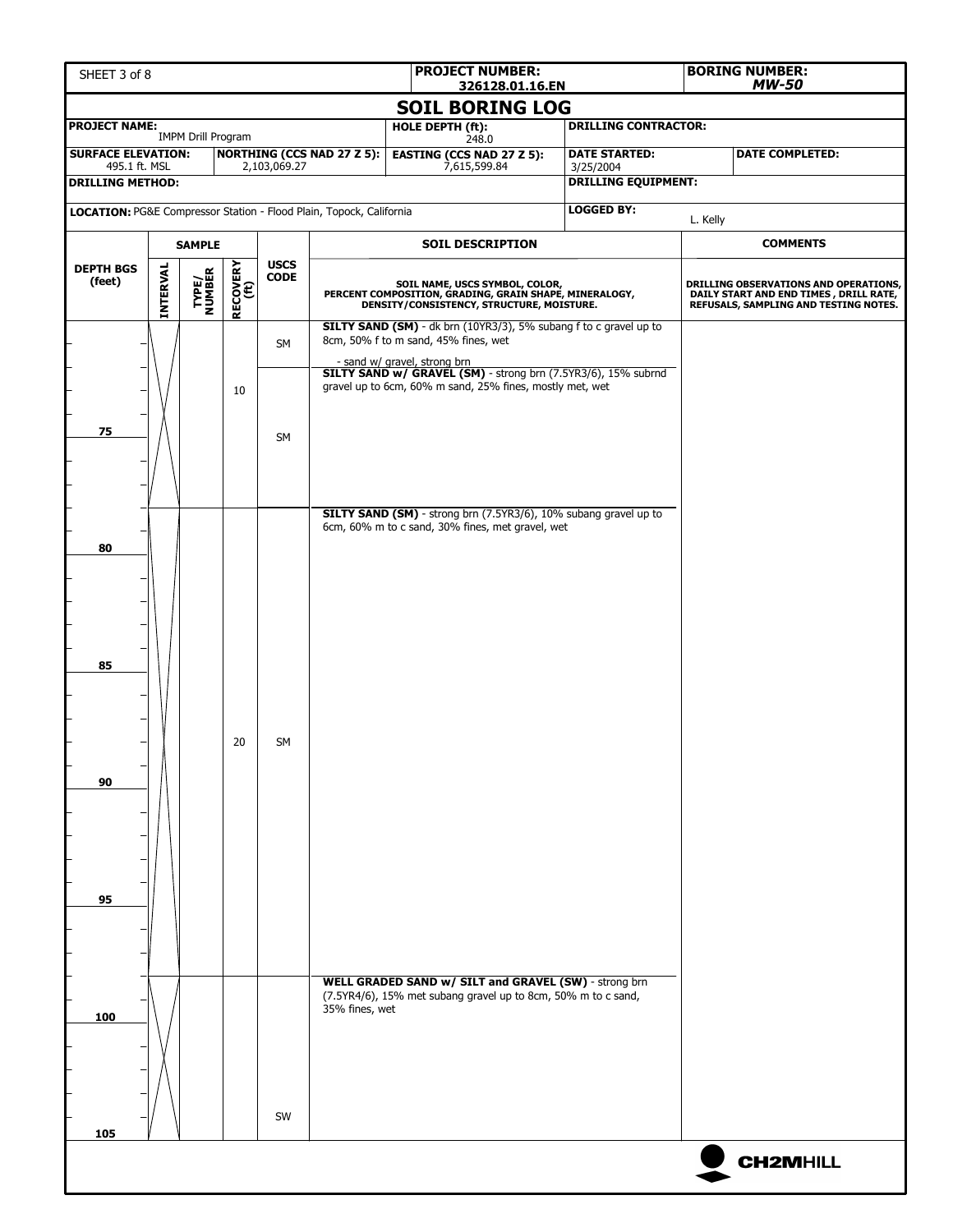| SHEET 4 of 8                                                        | <b>PROJECT NUMBER:</b><br>326128.01.16.EN |                           |                  |              |                                                                            |                                                                                                                                                                                    |                                                                                                                                       |                                                                      |          | <b>BORING NUMBER:</b><br>MW-50                                                                                           |  |  |                               |                                                                  |  |  |
|---------------------------------------------------------------------|-------------------------------------------|---------------------------|------------------|--------------|----------------------------------------------------------------------------|------------------------------------------------------------------------------------------------------------------------------------------------------------------------------------|---------------------------------------------------------------------------------------------------------------------------------------|----------------------------------------------------------------------|----------|--------------------------------------------------------------------------------------------------------------------------|--|--|-------------------------------|------------------------------------------------------------------|--|--|
|                                                                     |                                           |                           |                  |              |                                                                            |                                                                                                                                                                                    | <b>SOIL BORING LOG</b>                                                                                                                |                                                                      |          |                                                                                                                          |  |  |                               |                                                                  |  |  |
| <b>PROJECT NAME:</b>                                                |                                           | <b>IMPM Drill Program</b> |                  |              |                                                                            | HOLE DEPTH (ft):                                                                                                                                                                   | 248.0                                                                                                                                 | <b>DRILLING CONTRACTOR:</b>                                          |          |                                                                                                                          |  |  |                               |                                                                  |  |  |
| <b>SURFACE ELEVATION:</b><br>495.1 ft. MSL                          |                                           |                           |                  | 2,103,069.27 | <b>NORTHING (CCS NAD 27 Z 5):</b>                                          |                                                                                                                                                                                    | <b>EASTING (CCS NAD 27 Z 5):</b><br>7,615,599.84                                                                                      | <b>DATE STARTED:</b><br>3/25/2004                                    |          | <b>DATE COMPLETED:</b>                                                                                                   |  |  |                               |                                                                  |  |  |
| <b>DRILLING METHOD:</b>                                             |                                           |                           |                  |              |                                                                            |                                                                                                                                                                                    |                                                                                                                                       | <b>DRILLING EQUIPMENT:</b>                                           |          |                                                                                                                          |  |  |                               |                                                                  |  |  |
| LOCATION: PG&E Compressor Station - Flood Plain, Topock, California |                                           |                           |                  |              |                                                                            |                                                                                                                                                                                    |                                                                                                                                       | <b>LOGGED BY:</b>                                                    | L. Kelly |                                                                                                                          |  |  |                               |                                                                  |  |  |
|                                                                     |                                           | <b>SAMPLE</b>             |                  |              |                                                                            |                                                                                                                                                                                    | <b>SOIL DESCRIPTION</b>                                                                                                               |                                                                      |          | <b>COMMENTS</b>                                                                                                          |  |  |                               |                                                                  |  |  |
| <b>DEPTH BGS</b>                                                    |                                           |                           |                  | <b>USCS</b>  |                                                                            |                                                                                                                                                                                    |                                                                                                                                       |                                                                      |          |                                                                                                                          |  |  |                               |                                                                  |  |  |
| (feet)                                                              | INTERVAL                                  | <b>TYPE/<br/>NUMBER</b>   | RECOVERY<br>(ft) | <b>CODE</b>  |                                                                            |                                                                                                                                                                                    | SOIL NAME, USCS SYMBOL, COLOR,<br>PERCENT COMPOSITION, GRADING, GRAIN SHAPE, MINERALOGY,<br>DENSITY/CONSISTENCY, STRUCTURE, MOISTURE. |                                                                      |          | DRILLING OBSERVATIONS AND OPERATIONS,<br>DAILY START AND END TIMES, DRILL RATE,<br>REFUSALS, SAMPLING AND TESTING NOTES. |  |  |                               |                                                                  |  |  |
| 110                                                                 |                                           |                           | 20               | SW           | 35% fines, wet<br>met ang gravel up to 4cm, 70% f to c sand, 5% fines, wet | WELL GRADED SAND w/ SILT and GRAVEL (SW) - strong brn<br>(7.5YR4/6), 15% met subang gravel up to 8cm, 50% m to c sand,<br>WELL GRADED SAND w/ GRAVEL (SW) - dk brn (7.5YR3/2), 25% |                                                                                                                                       |                                                                      |          |                                                                                                                          |  |  |                               |                                                                  |  |  |
| 115                                                                 |                                           |                           |                  | SW           | 35% fines, wet                                                             |                                                                                                                                                                                    | WELL GRADED SAND w/ SILT and GRAVEL (SW) - strong brn<br>(7.5YR4/6), 15% met subang gravel up to 8cm, 50% m to c sand,                |                                                                      |          |                                                                                                                          |  |  |                               |                                                                  |  |  |
| 120                                                                 |                                           |                           |                  |              |                                                                            |                                                                                                                                                                                    | 4cm, 75% f to m sand, 20% fines, wet                                                                                                  | SILTY SAND (SM) - dk brn (7.5YR3/4), 5% met ang gravel up to         |          |                                                                                                                          |  |  |                               |                                                                  |  |  |
| 125                                                                 |                                           |                           |                  |              |                                                                            |                                                                                                                                                                                    |                                                                                                                                       |                                                                      |          |                                                                                                                          |  |  | 8cm, 65% sand, 20% fines, wet | - increased gravel content and size, 15% met subang gravel up to |  |  |
| 130                                                                 |                                           |                           | 20               | SM           |                                                                            |                                                                                                                                                                                    |                                                                                                                                       |                                                                      |          |                                                                                                                          |  |  |                               |                                                                  |  |  |
| 135                                                                 |                                           |                           |                  |              |                                                                            |                                                                                                                                                                                    | WELL GRADED SAND w/ SILT and GRAVEL (SW/SM) - dk brn                                                                                  |                                                                      |          |                                                                                                                          |  |  |                               |                                                                  |  |  |
|                                                                     |                                           |                           |                  |              |                                                                            | 10% fines, clasts poorly cemented, wet                                                                                                                                             |                                                                                                                                       | (7.5YR3/4), 15% subang met f to c gravel up to 6cm, 75% f to c sand, |          |                                                                                                                          |  |  |                               |                                                                  |  |  |
| 140                                                                 |                                           |                           |                  |              |                                                                            |                                                                                                                                                                                    |                                                                                                                                       |                                                                      |          | <b>CH2MHILL</b>                                                                                                          |  |  |                               |                                                                  |  |  |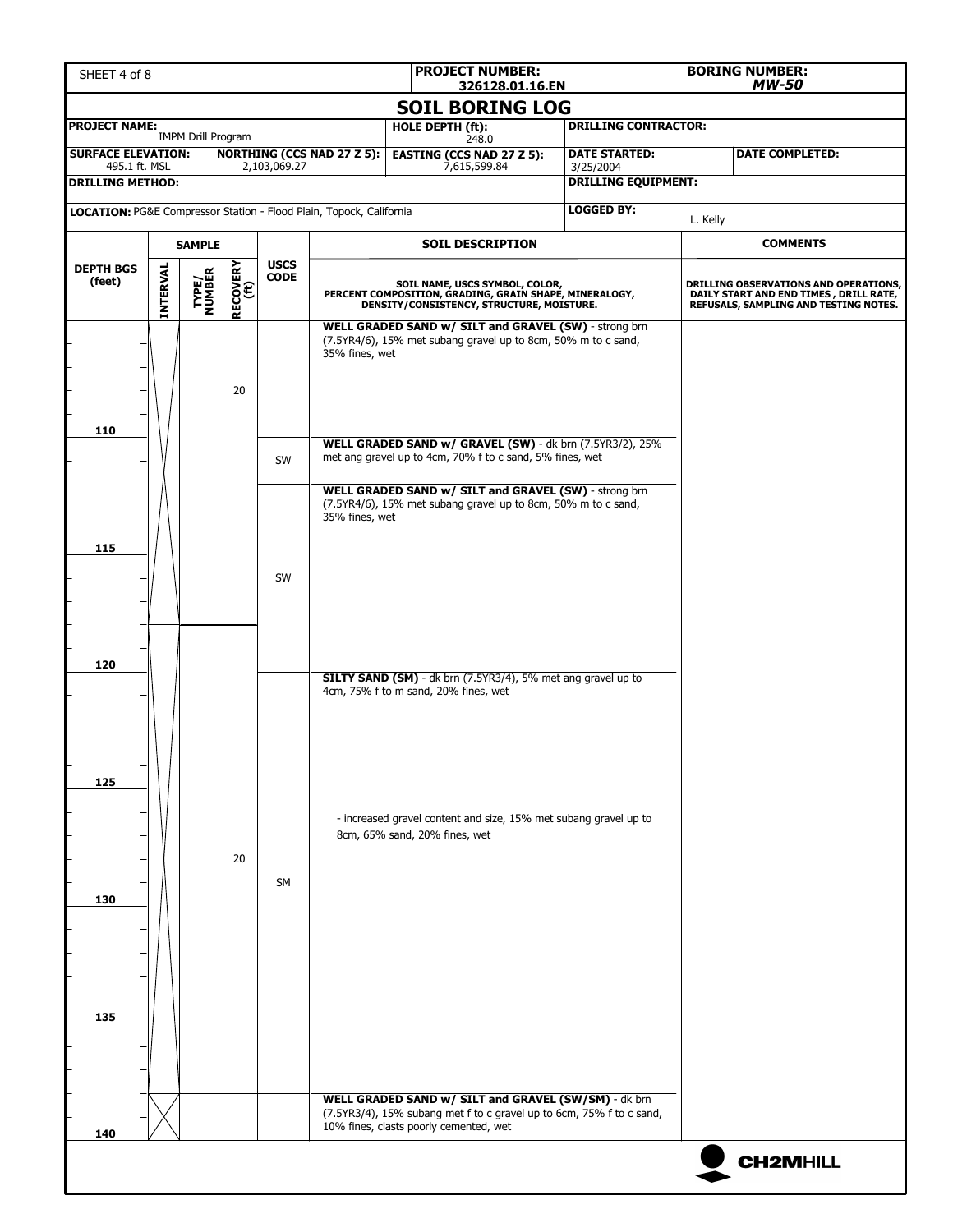|                                                                     | <b>PROJECT NUMBER:</b><br>SHEET 5 of 8<br>326128.01.16.EN |                           |                  |              |                                   |                                                                                                                                                                                                                                           |                                         |  | <b>BORING NUMBER:</b><br>MW-50                                                                                           |  |
|---------------------------------------------------------------------|-----------------------------------------------------------|---------------------------|------------------|--------------|-----------------------------------|-------------------------------------------------------------------------------------------------------------------------------------------------------------------------------------------------------------------------------------------|-----------------------------------------|--|--------------------------------------------------------------------------------------------------------------------------|--|
|                                                                     |                                                           |                           |                  |              |                                   | <b>SOIL BORING LOG</b>                                                                                                                                                                                                                    |                                         |  |                                                                                                                          |  |
| <b>PROJECT NAME:</b>                                                |                                                           | <b>IMPM Drill Program</b> |                  |              |                                   | HOLE DEPTH (ft):<br>248.0                                                                                                                                                                                                                 | <b>DRILLING CONTRACTOR:</b>             |  |                                                                                                                          |  |
| <b>SURFACE ELEVATION:</b>                                           |                                                           |                           |                  |              | <b>NORTHING (CCS NAD 27 Z 5):</b> | <b>EASTING (CCS NAD 27 Z 5):</b>                                                                                                                                                                                                          | <b>DATE STARTED:</b>                    |  | <b>DATE COMPLETED:</b>                                                                                                   |  |
| 495.1 ft. MSL<br><b>DRILLING METHOD:</b>                            |                                                           |                           |                  | 2,103,069.27 |                                   | 7,615,599.84                                                                                                                                                                                                                              | 3/25/2004<br><b>DRILLING EQUIPMENT:</b> |  |                                                                                                                          |  |
| LOCATION: PG&E Compressor Station - Flood Plain, Topock, California |                                                           |                           |                  |              |                                   |                                                                                                                                                                                                                                           | <b>LOGGED BY:</b>                       |  |                                                                                                                          |  |
|                                                                     |                                                           |                           |                  |              |                                   |                                                                                                                                                                                                                                           | L. Kelly                                |  |                                                                                                                          |  |
|                                                                     |                                                           | <b>SAMPLE</b>             |                  | <b>USCS</b>  |                                   | <b>SOIL DESCRIPTION</b>                                                                                                                                                                                                                   |                                         |  | <b>COMMENTS</b>                                                                                                          |  |
| <b>DEPTH BGS</b><br>(feet)                                          | INTERVAL                                                  | <b>TYPE/<br/>NUMBER</b>   | RECOVERY<br>(ft) | <b>CODE</b>  |                                   | SOIL NAME, USCS SYMBOL, COLOR,<br>PERCENT COMPOSITION, GRADING, GRAIN SHAPE, MINERALOGY,<br>DENSITY/CONSISTENCY, STRUCTURE, MOISTURE.                                                                                                     |                                         |  | DRILLING OBSERVATIONS AND OPERATIONS,<br>DAILY START AND END TIMES, DRILL RATE,<br>REFUSALS, SAMPLING AND TESTING NOTES. |  |
| 145                                                                 |                                                           |                           | 20               | SW/SM        | fines                             | WELL GRADED SAND w/ SILT and GRAVEL (SW/SM) - dk brn<br>(7.5YR3/4), 15% subang met f to c gravel up to 6cm, 75% f to c sand,<br>10% fines, clasts poorly cemented, wet<br>- increased gravel content, 25% gravel up to 8cm, 65% sand, 10% |                                         |  |                                                                                                                          |  |
| 150                                                                 |                                                           |                           |                  |              |                                   |                                                                                                                                                                                                                                           |                                         |  |                                                                                                                          |  |
| 155                                                                 |                                                           |                           |                  |              | gravel more ang                   | - gravel content increased, 35% gravel, 55% sand, 10% fines,                                                                                                                                                                              |                                         |  |                                                                                                                          |  |
| 160                                                                 |                                                           |                           |                  |              | wet                               | POORLY GRADED SAND (SP) - yellowish red (5YR 4/6), 10% gravel,<br>85% c sand, 5% fines, weak cementation becoming stronger w/ depth,<br>- very evident color change from dk brn to yellowish red                                          |                                         |  |                                                                                                                          |  |
| 165                                                                 |                                                           |                           |                  |              |                                   |                                                                                                                                                                                                                                           |                                         |  |                                                                                                                          |  |
| 170                                                                 |                                                           |                           | 17               | <b>SP</b>    |                                   | - Ig met cobble up to 12cm, increased gravel content                                                                                                                                                                                      |                                         |  |                                                                                                                          |  |
| 175                                                                 |                                                           |                           |                  |              |                                   | - trans to SILTY GRAVEL w/ SAND, 40% met ang gravel up to 5cm,<br>30% sand, 30% fines                                                                                                                                                     |                                         |  |                                                                                                                          |  |
|                                                                     |                                                           |                           |                  |              |                                   |                                                                                                                                                                                                                                           |                                         |  | <b>CH2MHILL</b>                                                                                                          |  |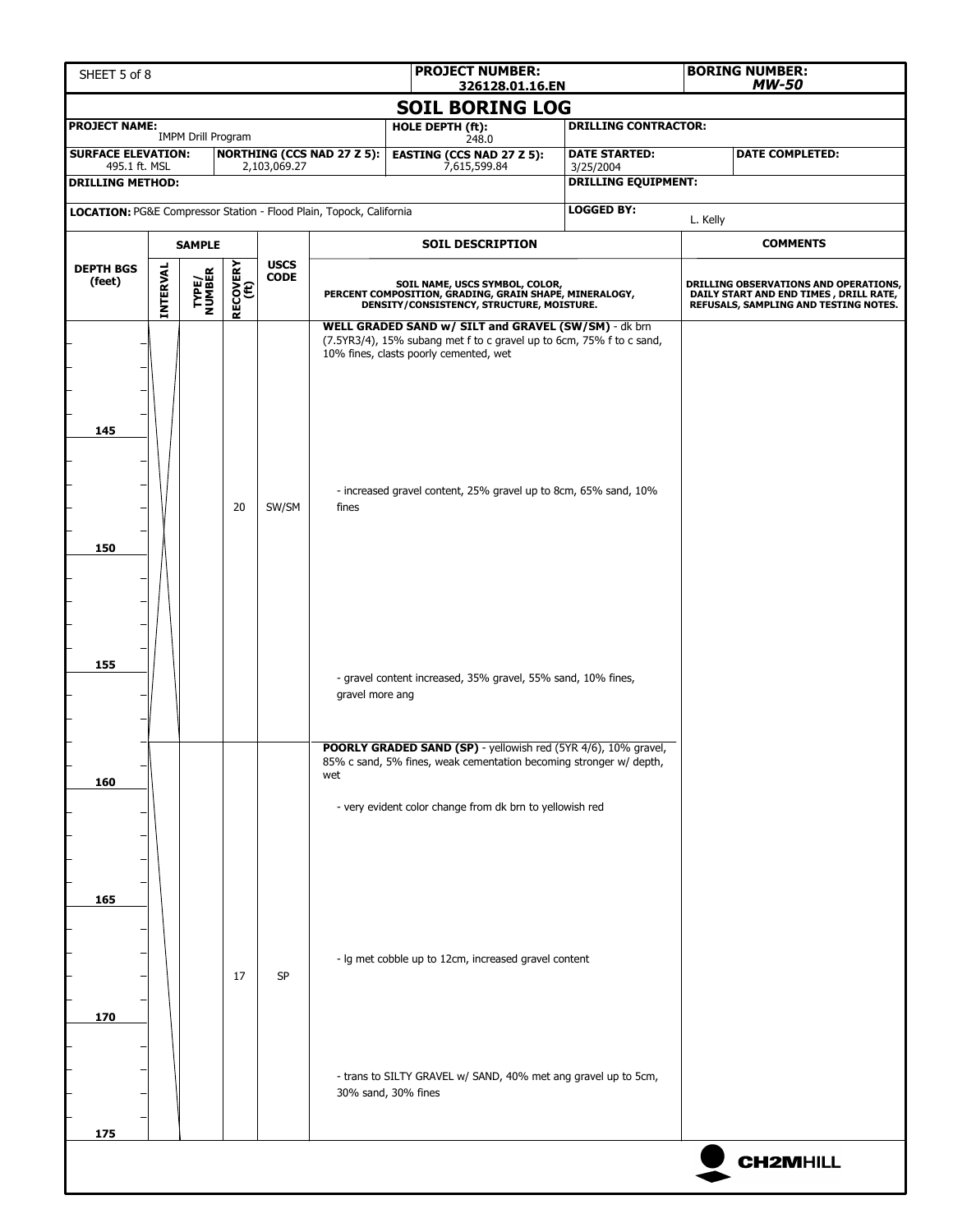| <b>PROJECT NUMBER:</b><br>SHEET 6 of 8<br>326128.01.16.EN           |          |                           |                  |              |                                      |                                                                                                                                       |                           |                                  |                                                                                                                                                                                                      | <b>BORING NUMBER:</b><br>MW-50 |                                                                                                                          |  |  |
|---------------------------------------------------------------------|----------|---------------------------|------------------|--------------|--------------------------------------|---------------------------------------------------------------------------------------------------------------------------------------|---------------------------|----------------------------------|------------------------------------------------------------------------------------------------------------------------------------------------------------------------------------------------------|--------------------------------|--------------------------------------------------------------------------------------------------------------------------|--|--|
|                                                                     |          |                           |                  |              |                                      |                                                                                                                                       |                           | <b>SOIL BORING LOG</b>           |                                                                                                                                                                                                      |                                |                                                                                                                          |  |  |
| <b>PROJECT NAME:</b>                                                |          | <b>IMPM Drill Program</b> |                  |              |                                      |                                                                                                                                       | HOLE DEPTH (ft):<br>248.0 |                                  | <b>DRILLING CONTRACTOR:</b>                                                                                                                                                                          |                                |                                                                                                                          |  |  |
| <b>SURFACE ELEVATION:</b><br>495.1 ft. MSL                          |          |                           |                  | 2,103,069.27 | <b>NORTHING (CCS NAD 27 Z 5):</b>    |                                                                                                                                       | 7,615,599.84              | <b>EASTING (CCS NAD 27 Z 5):</b> | <b>DATE STARTED:</b>                                                                                                                                                                                 |                                | <b>DATE COMPLETED:</b>                                                                                                   |  |  |
| <b>DRILLING METHOD:</b>                                             |          |                           |                  |              |                                      |                                                                                                                                       |                           |                                  | 3/25/2004<br><b>DRILLING EQUIPMENT:</b>                                                                                                                                                              |                                |                                                                                                                          |  |  |
| LOCATION: PG&E Compressor Station - Flood Plain, Topock, California |          |                           |                  |              |                                      |                                                                                                                                       |                           | <b>LOGGED BY:</b>                | L. Kelly                                                                                                                                                                                             |                                |                                                                                                                          |  |  |
|                                                                     |          | <b>SAMPLE</b>             |                  |              |                                      | <b>SOIL DESCRIPTION</b>                                                                                                               |                           |                                  |                                                                                                                                                                                                      |                                | <b>COMMENTS</b>                                                                                                          |  |  |
| <b>DEPTH BGS</b>                                                    |          |                           |                  | <b>USCS</b>  |                                      |                                                                                                                                       |                           |                                  |                                                                                                                                                                                                      |                                |                                                                                                                          |  |  |
| (feet)                                                              | INTERVAL | TYPE/<br>NUMBER           | RECOVERY<br>(ft) | <b>CODE</b>  |                                      | SOIL NAME, USCS SYMBOL, COLOR,<br>PERCENT COMPOSITION, GRADING, GRAIN SHAPE, MINERALOGY,<br>DENSITY/CONSISTENCY, STRUCTURE, MOISTURE. |                           |                                  |                                                                                                                                                                                                      |                                | DRILLING OBSERVATIONS AND OPERATIONS,<br>DAILY START AND END TIMES, DRILL RATE,<br>REFUSALS, SAMPLING AND TESTING NOTES. |  |  |
|                                                                     |          |                           |                  |              | wet                                  |                                                                                                                                       |                           |                                  | POORLY GRADED SAND (SP) - yellowish red (5YR 4/6), 10% gravel,<br>85% c sand, 5% fines, weak cementation becoming stronger w/ depth,<br>WELL GRADED GRAVEL w/ SILT and SAND (GW/GM) - dk reddish drn |                                |                                                                                                                          |  |  |
| 180                                                                 |          |                           |                  | GW/GM        | 10% fines, wet                       |                                                                                                                                       |                           |                                  | (5YR3/4), 50% met subang f to c gravel up to 5cm, 40% f to c sand,                                                                                                                                   |                                |                                                                                                                          |  |  |
| 185                                                                 |          |                           |                  |              | cementation, wet                     |                                                                                                                                       |                           |                                  | SILTY SAND w/ GRAVEL (SM) - yellowish red (5YR4/6), 25% met<br>subang gravel up to 4cm, 60% f to c sand, 15% fines, weak to mod                                                                      | Drill rate = $0.1'$ / min      |                                                                                                                          |  |  |
| 190                                                                 |          |                           | 18               | <b>SM</b>    |                                      |                                                                                                                                       |                           |                                  |                                                                                                                                                                                                      |                                |                                                                                                                          |  |  |
| 195                                                                 |          |                           |                  |              |                                      |                                                                                                                                       |                           |                                  |                                                                                                                                                                                                      |                                |                                                                                                                          |  |  |
| 200                                                                 |          |                           |                  |              | cementation increasing to mod, moist |                                                                                                                                       |                           |                                  | SILTY SAND w/ GRAVEL (SM) - dk reddish brn (5YR3/4), 10%<br>subang f to c gravel, 50% f to c sand, 40% fines, cloritic alteration,                                                                   |                                | Drill rate = $1'$ / min                                                                                                  |  |  |
| 205                                                                 |          |                           |                  |              |                                      |                                                                                                                                       |                           |                                  |                                                                                                                                                                                                      |                                |                                                                                                                          |  |  |
|                                                                     |          |                           | 20               | SM           |                                      |                                                                                                                                       |                           |                                  |                                                                                                                                                                                                      |                                |                                                                                                                          |  |  |
| 210                                                                 |          |                           |                  |              |                                      |                                                                                                                                       |                           |                                  |                                                                                                                                                                                                      |                                |                                                                                                                          |  |  |
|                                                                     |          |                           |                  |              |                                      |                                                                                                                                       |                           |                                  |                                                                                                                                                                                                      |                                | <b>CH2MHILL</b>                                                                                                          |  |  |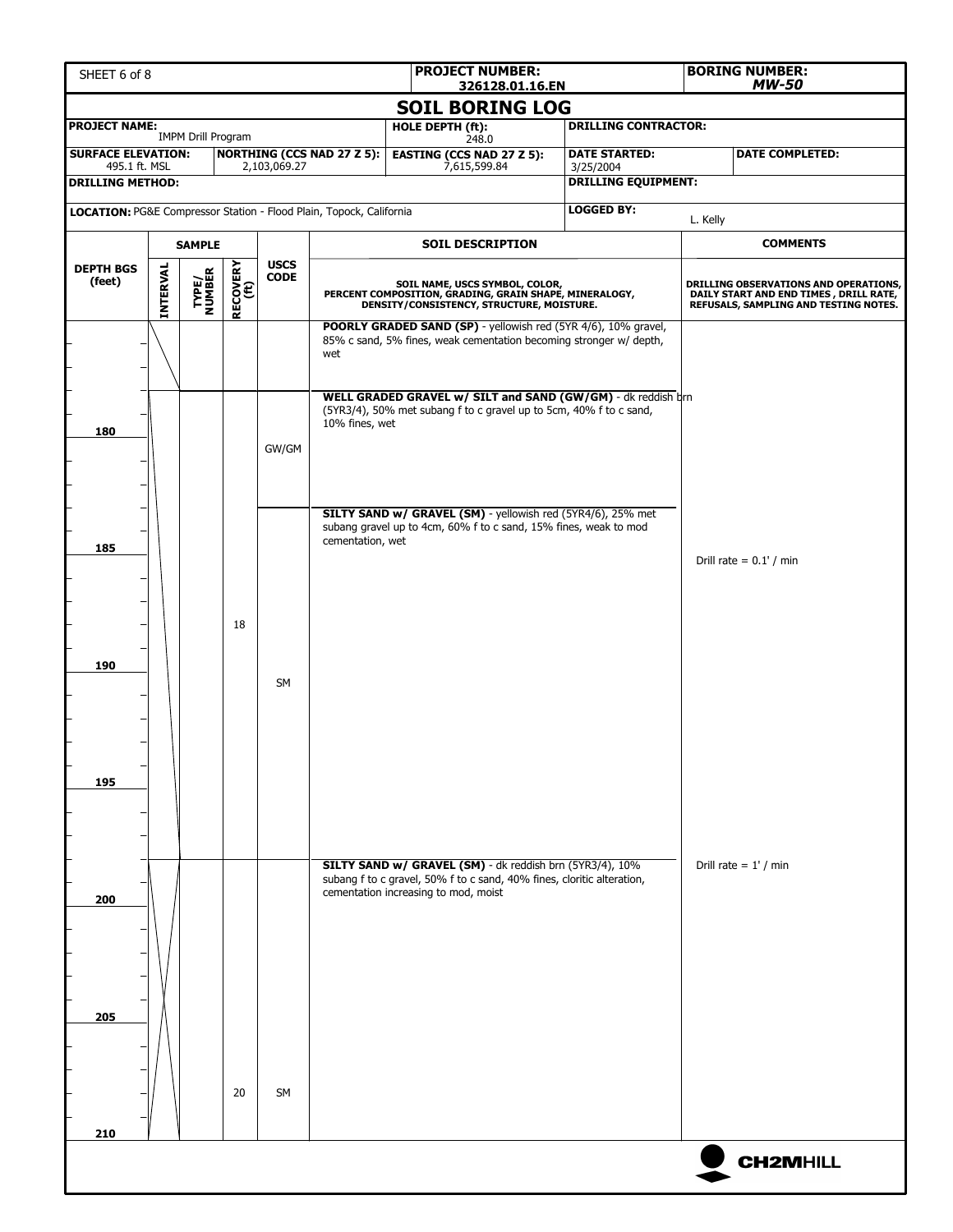| <b>PROJECT NUMBER:</b><br>SHEET 7 of 8<br>326128.01.16.EN           |          |                           |                  |                            |                                   |                                                                                                                                                                                                                                      |                                                                                                                           |                            | <b>BORING NUMBER:</b><br><b>MW-50</b> |  |
|---------------------------------------------------------------------|----------|---------------------------|------------------|----------------------------|-----------------------------------|--------------------------------------------------------------------------------------------------------------------------------------------------------------------------------------------------------------------------------------|---------------------------------------------------------------------------------------------------------------------------|----------------------------|---------------------------------------|--|
|                                                                     |          |                           |                  |                            |                                   | <b>SOIL BORING LOG</b>                                                                                                                                                                                                               |                                                                                                                           |                            |                                       |  |
| <b>PROJECT NAME:</b>                                                |          | <b>IMPM Drill Program</b> |                  |                            |                                   | HOLE DEPTH (ft):                                                                                                                                                                                                                     | <b>DRILLING CONTRACTOR:</b>                                                                                               |                            |                                       |  |
| <b>SURFACE ELEVATION:</b>                                           |          |                           |                  |                            | <b>NORTHING (CCS NAD 27 Z 5):</b> | 248.0<br><b>EASTING (CCS NAD 27 Z 5):</b>                                                                                                                                                                                            | <b>DATE STARTED:</b>                                                                                                      |                            | <b>DATE COMPLETED:</b>                |  |
| 495.1 ft. MSL<br><b>DRILLING METHOD:</b>                            |          |                           |                  | 2,103,069.27               |                                   | 7,615,599.84                                                                                                                                                                                                                         | 3/25/2004<br><b>DRILLING EQUIPMENT:</b>                                                                                   |                            |                                       |  |
| LOCATION: PG&E Compressor Station - Flood Plain, Topock, California |          |                           |                  |                            |                                   |                                                                                                                                                                                                                                      | <b>LOGGED BY:</b>                                                                                                         |                            |                                       |  |
|                                                                     |          |                           |                  |                            |                                   |                                                                                                                                                                                                                                      |                                                                                                                           | L. Kelly                   |                                       |  |
|                                                                     |          | <b>SAMPLE</b>             |                  |                            |                                   | <b>SOIL DESCRIPTION</b>                                                                                                                                                                                                              |                                                                                                                           |                            | <b>COMMENTS</b>                       |  |
| <b>DEPTH BGS</b><br>(feet)                                          | INTERVAL | <b>TYPE/<br/>NUMBER</b>   | RECOVERY<br>(ft) | <b>USCS</b><br><b>CODE</b> |                                   | SOIL NAME, USCS SYMBOL, COLOR,<br>PERCENT COMPOSITION, GRADING, GRAIN SHAPE, MINERALOGY,<br>DENSITY/CONSISTENCY, STRUCTURE, MOISTURE.                                                                                                | DRILLING OBSERVATIONS AND OPERATIONS,<br>DAILY START AND END TIMES , DRILL RATE,<br>REFUSALS, SAMPLING AND TESTING NOTES. |                            |                                       |  |
| 215                                                                 |          |                           |                  |                            |                                   | SILTY SAND w/ GRAVEL (SM) - dk reddish brn (5YR3/4), 10%<br>subang f to c gravel, 50% f to c sand, 40% fines, cloritic alteration,<br>cementation increasing to mod, moist<br>- reworked miocene becomes finer grained/ more massive |                                                                                                                           |                            |                                       |  |
| 220                                                                 |          |                           |                  |                            |                                   | SILTY SAND w/ GRAVEL (SM) - dk reddish brn (5YR3/4), 10% met<br>subang c gravel up to 8cm, 60% f to c sand, 30% fines, strat layer (8")<br>of dry well-cemented conglom w/ 1' layers of wet clean sand                               |                                                                                                                           |                            | Drill rate = $2'$ / min               |  |
| 225                                                                 |          |                           | 16               | <b>SM</b>                  |                                   |                                                                                                                                                                                                                                      |                                                                                                                           |                            | Drill Rate = $0.50'$ / min            |  |
| 230                                                                 |          |                           |                  |                            |                                   | <b>MIOCENE CONGLOMERATE (BR)</b><br>- firm, well-consolidated, matrix supported conglomerate, moist<br>(BR), top of weathered bedrock?<br>- bedrock less weathered and dryer                                                         |                                                                                                                           | Drill rate = $0.25'$ / min |                                       |  |
| 235                                                                 |          |                           |                  |                            |                                   |                                                                                                                                                                                                                                      |                                                                                                                           |                            |                                       |  |
| 240<br>245                                                          |          |                           | $\mathbf 0$      | <b>BR</b>                  |                                   |                                                                                                                                                                                                                                      |                                                                                                                           |                            |                                       |  |
|                                                                     |          |                           |                  |                            |                                   |                                                                                                                                                                                                                                      |                                                                                                                           |                            | <b>CH2MHILL</b>                       |  |
|                                                                     |          |                           |                  |                            |                                   |                                                                                                                                                                                                                                      |                                                                                                                           |                            |                                       |  |